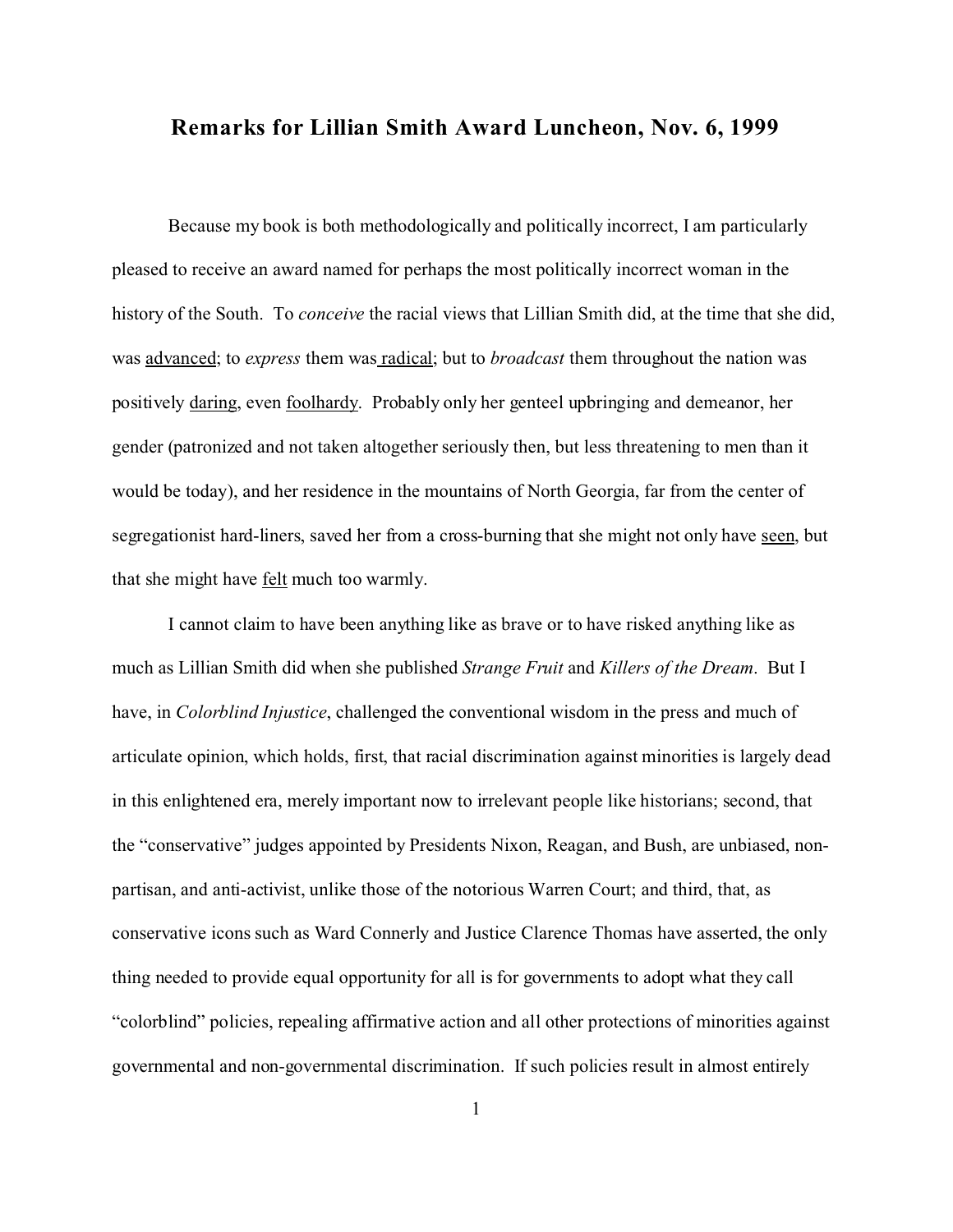white and Asian-American elite universities, governmental bodies, and corporation offices, then, they tell us, that merely reflects the fair, natural order of things.

By attacking such popular dogmas, I have merely risked being ignored, failing to attain the celebrity of such racial neo-conservatives as Stephan and Abigail Thernstrom, Dinesh D'Souza, or Shelby Steele. Until today's award, I have been. The Thernstroms' derivative and poorly argued *America in Black and White* was launched with a two-page spread in *Time Magazine*. In contrast, *Colorblind Injustice* has yet to be reviewed, as far as I know, in a single newspaper or popular journal, and it may never be. When I was finishing the book, my friend Tom Pettigrew, a leading social psychologist and fellow native white southerner, who spent a good deal of the 1960s and 70s testifying as an expert witness in school integration cases, warned me not to hope for too much attention. "The times are not right," he wrote me. "Greed is in style, not justice." Fortunately, justice has never gone out of style at the Southern Regional Council.

But I am more interested in this book in injustice than I am in justice itself, in tracing the history and structure of inequities and the struggles against them than in prescribing a normative utopia, in discrimination than in equality. It is, after all, a book about American race relations, and there's a lot more inequality and struggle to study than there is justice. In the most general terms, I argue that institutions and institutional rules, not customs, ideas, attitudes, culture, or private behavior, have primarily shaped race relations and racial change in America. More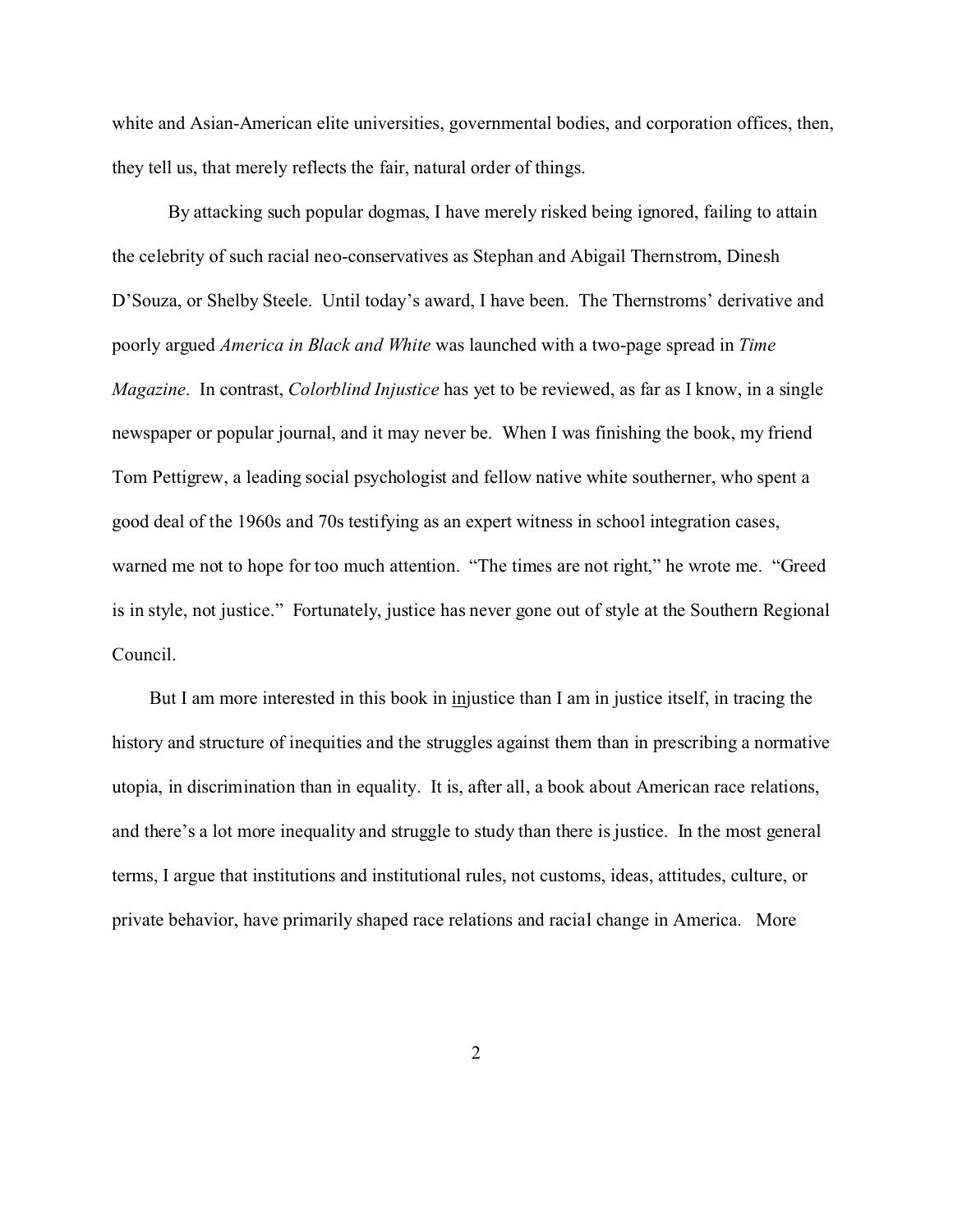specifically, I concentrate on black and Latino political participation and the processes by which their political power has been increased or diminished, emphasizing to a greater degree than other historians the importance of small, incremental changes and relatively obscure people.

But at the center of my story lie the most powerful actors for good and bad, the justices of the U.S. Supreme Court. No amount of courage and hard work can withstand an authoritative decision of that court in the American system, and no amount of skullduggery and discrimination can finally survive unless the Supreme Court blesses or agrees to ignore it. Lillian Smith recognized that, calling for southern whites to put the *Brown* decision into force quickly and fully, and she properly realized the power of the Court to begin a startling transformation of the southern discriminatory structure and culture. It did so, too, in voting rights, beginning with the white primary case, *Smith* (no kin) *v. Allwright*, which the Supreme Court published the same year that Lillian Smith published *Strange Fruit*. After the Civil Rights Movement and the anti-Goldwater landslide in 1964 made the Voting Rights Act possible, the Supreme Court, working closely in line with stable congressional majorities, largely expanded the protections guaranteed by the VRA through the 1960s, 70s, and 80s.

Thus, in 1991-92, for the first time in American history, favorable judicial decisions interpreting the Voting Rights Act and the Constitution enabled African-American and Latino politicians and interest groups that represented minority voters to enjoy a fair chance to frame election arrangements. Supported by both the Republican and Democratic parties and at least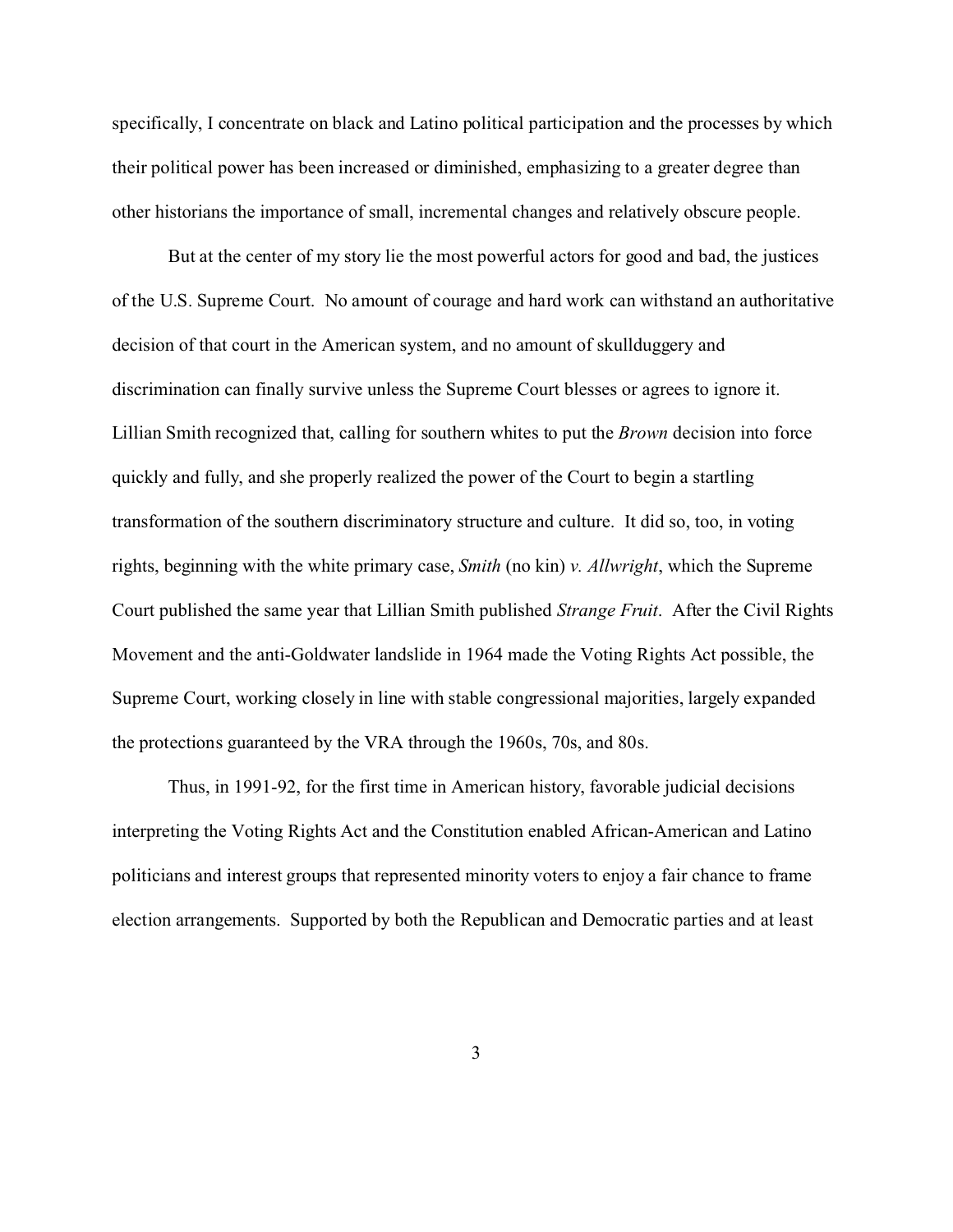tolerated by a white public opinion anxious to appear fair toward minorities, the resulting reapportionments produced the largest increase in minority representation in Congress and southern state legislatures since the early 1870s. That upsurge, however, was too much for the right-wing Supreme Court majority.

In the longest chapter in the book, I examine the Supreme Court's decisions on so-called "racial gerrymandering," especially the 1993 decision in *Shaw* v. *Reno* and its principal successors, *Miller* v. *Johnson* and *U.S.* v. *Hays* in 1995, and *Shaw* v. *Hunt* and *Bush* v. *Vera* in 1996. I argue that they are radical departures from earlier decisions; that they are based on formalistic standards that ignore both common sense and readily available empirical evidence; that they are inconsistent with each other; that they impose a variety of racial double standards, a separate and unequal equal protection clause that makes it much easier for whites than for minorities to win cases about voting rights; that they ignore or misinterpret evidence from the particular instances of redistricting that they consider, evidence that undermines their conclusions on racial intent; and that, along with other contemporary Supreme Court rulings on redistricting, they also impose a partisan double standard that strongly favors the Republican party which appointed the five-person *Shaw* majority and which benefits most strongly from the ethnic antagonisms that *Shaw* exacerbates. These decisions are not "colorblind," as their defenders claim, but intensely color-conscious. They are designed to make blacks and Latinos the only interest groups that cannot be recognized in redistricting, thus, ironically, employing the Fourteenth Amendment to deny equality to those relatively powerless minorities that the Amendment was meant to protect. If the nation is to fulfill the egalitarian promises of the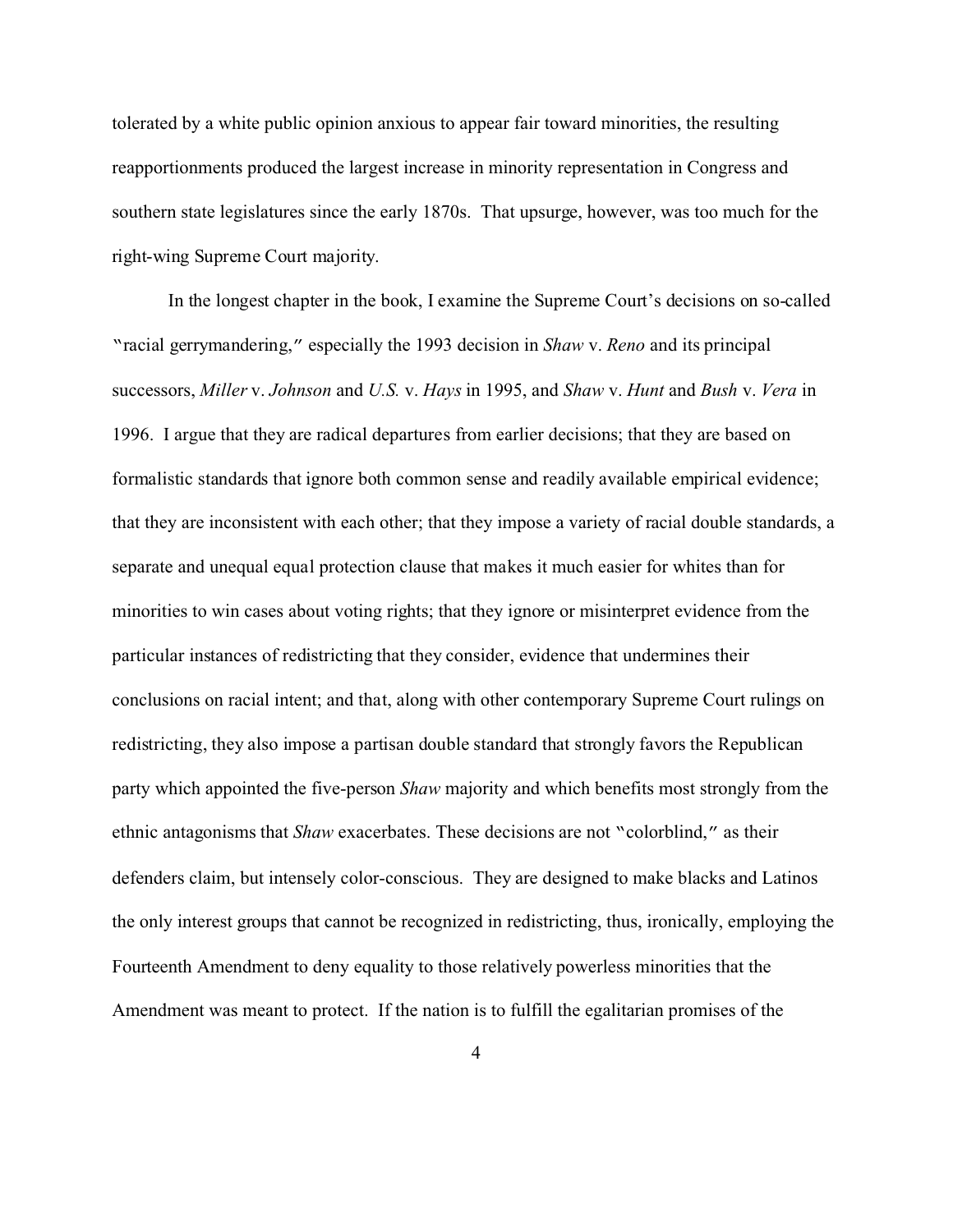Fourteenth and Fifteenth Amendments, I conclude, *Shaw* and its progeny must be reversed.

In one of the few scholarly reviews of *Colorblind Injustice* so far, my position has been linked with those of Chief Justice Roger Brooke Taney in *Dred Scott* and Justice Henry Billings Brown in *Plessy v. Ferguson*, on the grounds that all color-conscious policies are fundamentally the same, and that by recognizing that race always has played a role in redistricting, I am contending that it always *should*. This is a bit like saying that in *Strange Fruit*, Lillian Smith was attempting to mandate that all sex be interracial, not just to argue for an end to discrimination against people who happened to fall in love with others, of whatever race and perhaps, in some recent interpretations of her work, of whatever gender. If I have to be associated with a Supreme Court justice, I prefer Harlan Fiske Stone, whose famous footnote 4 in *U.S. v. Carolene Products* (1938) recognized the special responsibility of the Supreme Court to insure fair political processes and to protect those "discrete and insular minorities" who were relatively powerless against discrimination by adverse majorities even if the political process was fair.

As an interdisciplinary book, spanning history, political science, and law, *Colorblind Injustice* doesn't quite fit anywhere and gets criticized everywhere. Two of the fundamental postulates of the common law were that the law made sense and that the judges didn't matter - that law is "found," not "made" -- and the residue of these postulates still clogs the minds of law professors today. Thus, when I presented a paper based on part of the book at the University of Southern California Law School, faculty members treated with icy disdain my suggestion that the best explanation of the inconsistent, illogical, and unprincipled opinions of the Supreme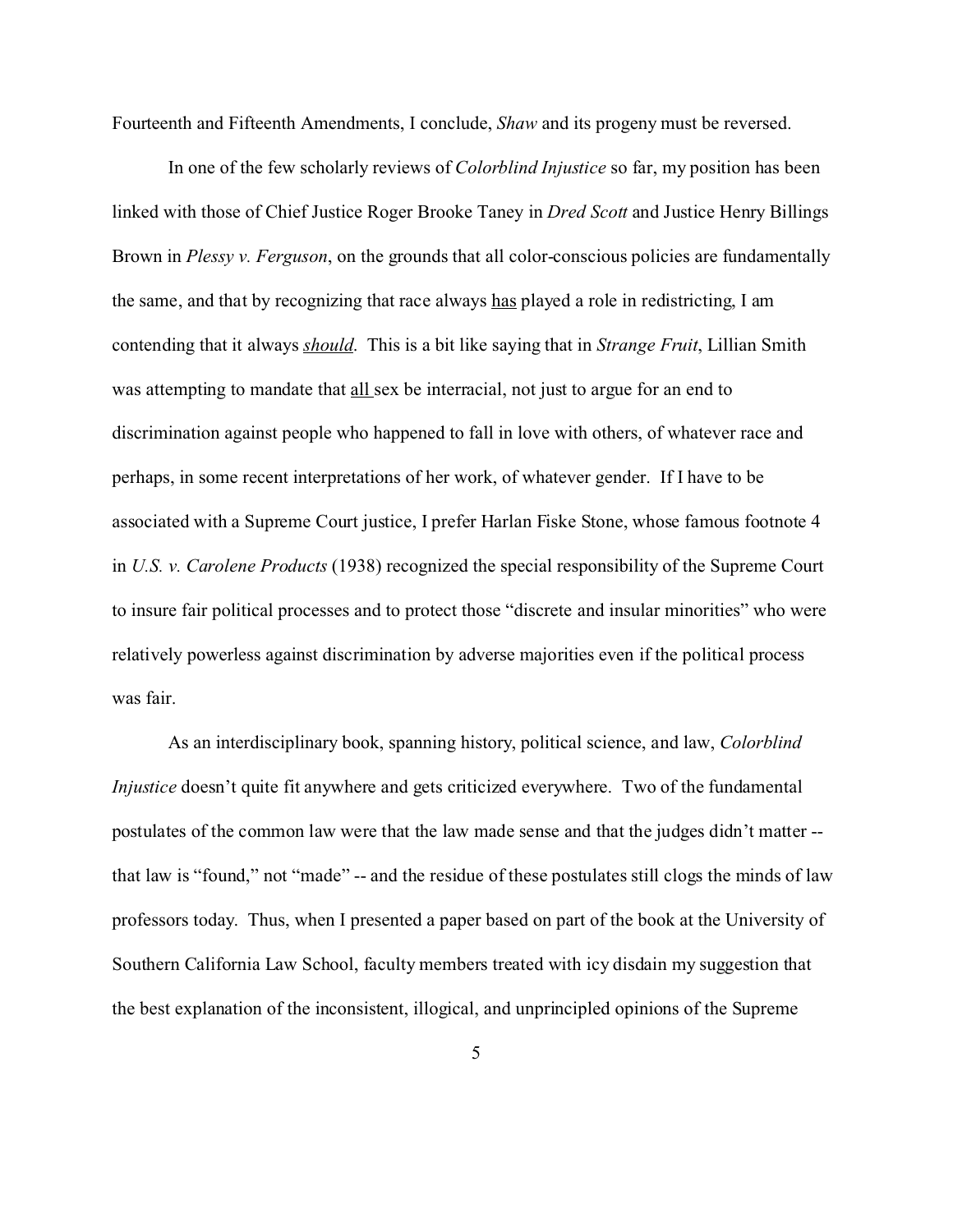Court in *Shaw* and its successors was that a radical majority of the justices was partisan and racially unfair. It was as if I done or said something so embarrassing that the really genteel thing to do was to ignore it. This strikes me as an insular and unproductive response. The only way to build knowledge is to confront and refute findings that you believe are wrong or otherwise not in accord with the evidence.

But that is not a popular methodological stance in history today, either. Thus, in a review of my book by a historian, my efforts to regularize the search for racial and other motives by offering explicit guidelines, as well as to test hypotheses about intent in particular instances, are treated as quaintly naive. According to the reviewer, judges will never respond to anything but their "political values and ideology," and because historians only "mirror their own times," attempts to arrive at better explanations through systematic analyses of theories and evidence are futile. Racial reform through the courts is hopeless, and only a new and continuing civil rights movement will accomplish anything lasting.

I reject these counsels of political and intellectual despair, and I think Lillian Smith would have, too. Though she was not a systematic thinker or researcher, and though she relied heavily on psychology and emotion in her books and essays, she did also appeal to reason, and the very act of trying to persuade indicates that she thought persuasion possible, even in times much darker than today's. It is just as wrong to think that better arguments and evidence never prevail as that they always do, to believe that interest always clouds vision as that it never does. Superior logic and evidence sometimes convince even a hostile judge, and if they do not, they may at least make her law clerks sweat more. Historians find plenty to dispute about within